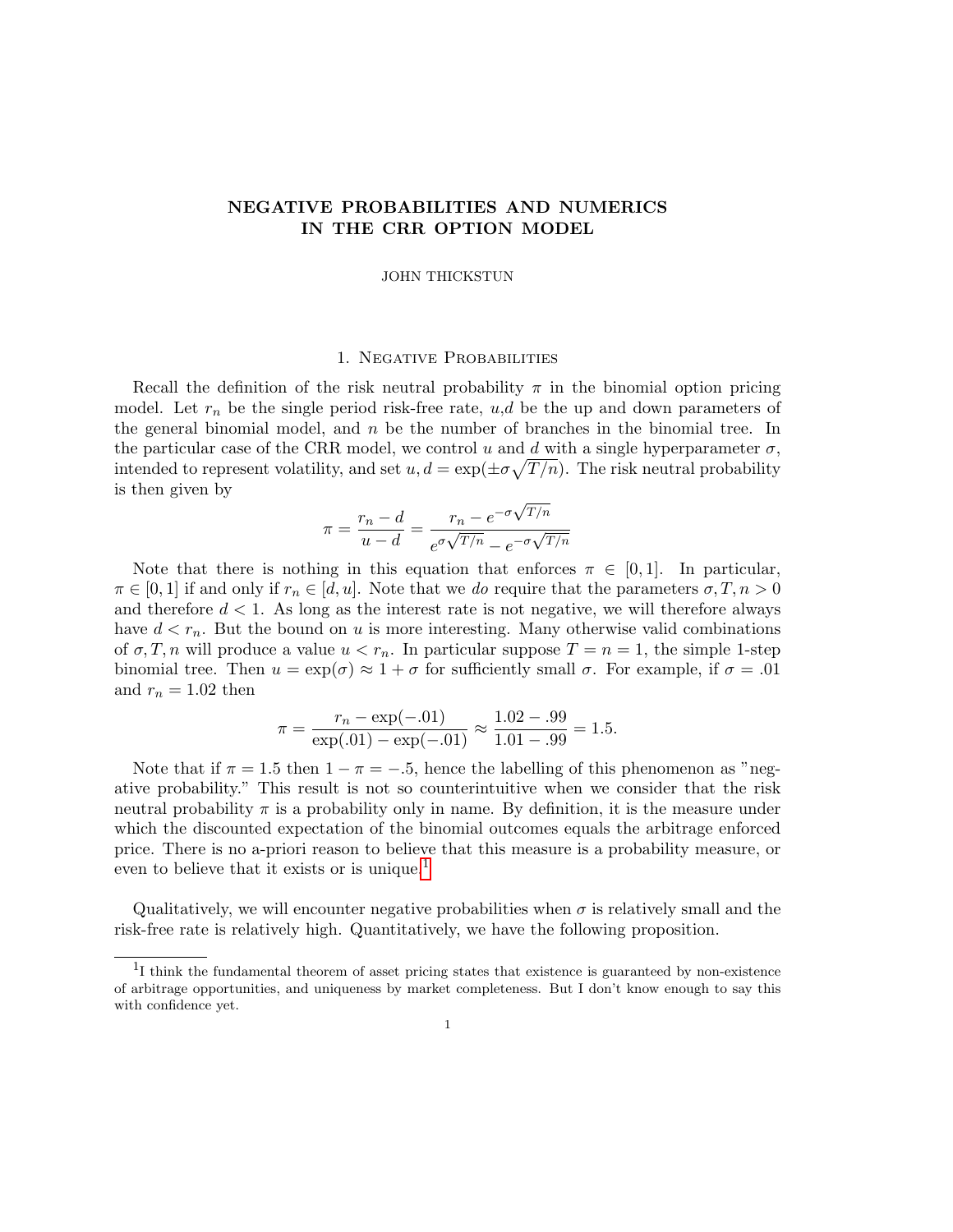#### 2 JOHN THICKSTUN

**Proposition 1.1.** The value  $1 - \pi$  is negative exactly when

$$
\sigma < \log(r_n) \sqrt{n/T}.
$$

*Proof.* Recall the definition of  $1 - \pi$ :

$$
1 - \pi = 1 - \frac{r_n - d}{u - d} = \frac{u - r_n}{u - d}.
$$

Note by the CRR definitions of u and d that  $u - d > 0$ . Therefore  $1 - \pi < 0$  iff  $u < r_n$ . Appealing again to the CRR definition of u and solving for  $\sigma$  gives us our result.  $\Box$ 

We could also ask whether tinkering with the other model parameter, the number of steps n, helps. It can, but the relationship runs inversely to (the square root of) the number of steps. I.e. As we grow the size of our binomial tree, we are more likely to encounter negative probabilities.

**Proposition 1.2.** Asymptotically, as the number of steps n grows,

$$
\log(r_n)\sqrt{n/T} = O(1/\sqrt{n}).
$$

Proof. By definition of the period risk-free rate,

$$
\log(r_n)\sqrt{n/T} = \log(e^{rT/n})\sqrt{n/T} = \frac{rT}{n}\sqrt{n/T} = O\left(\frac{1}{\sqrt{n}}\right).
$$

Note by the same argument that  $\log(r_n)\sqrt{n/T} = O(r)$ T). So we are more likely to encounter negative probabilities for short dated options.

### 2. Numerical Considerations

This problem comes up in practice. I once built an implied volatility solver on top of a CRR binomial pricer. The generic numerical solver proceeds in two steps. First, it brackets a root starting from a guess by expanding an interval around the guess until its boundary points have different sign (there's also a second entry into the solver that skips this step, allowing the user to explicitly specify an interval containing the root). Then it uses the Brent solver on this interval to identify the root.

There are two challenges for this generic solver in resolving CRR implied volatilities. The first, as we have already anticipated, is that it can fail in the root bracketing step by testing a left bound on its bracket that is too small, resulting in negative probabilities in the pricer. I worked around this problem by progressively attempting to bracket with lower bounds of .5%, 1%, and 2% respectively. But the analysis in section 1 indicates that the correct lower bound ought to be exactly  $\log(r_n)\sqrt{n/T}$ . The solver could still fail to resolve, but in this case the failure is entirely due to limitations of the CRR model, and not an artifact of the solver methodology.

The second potential challenge for the numerical solver is that the CRR prices are estimates. In particular, they can fail to be monotonic in volatility due to limited accuracy.